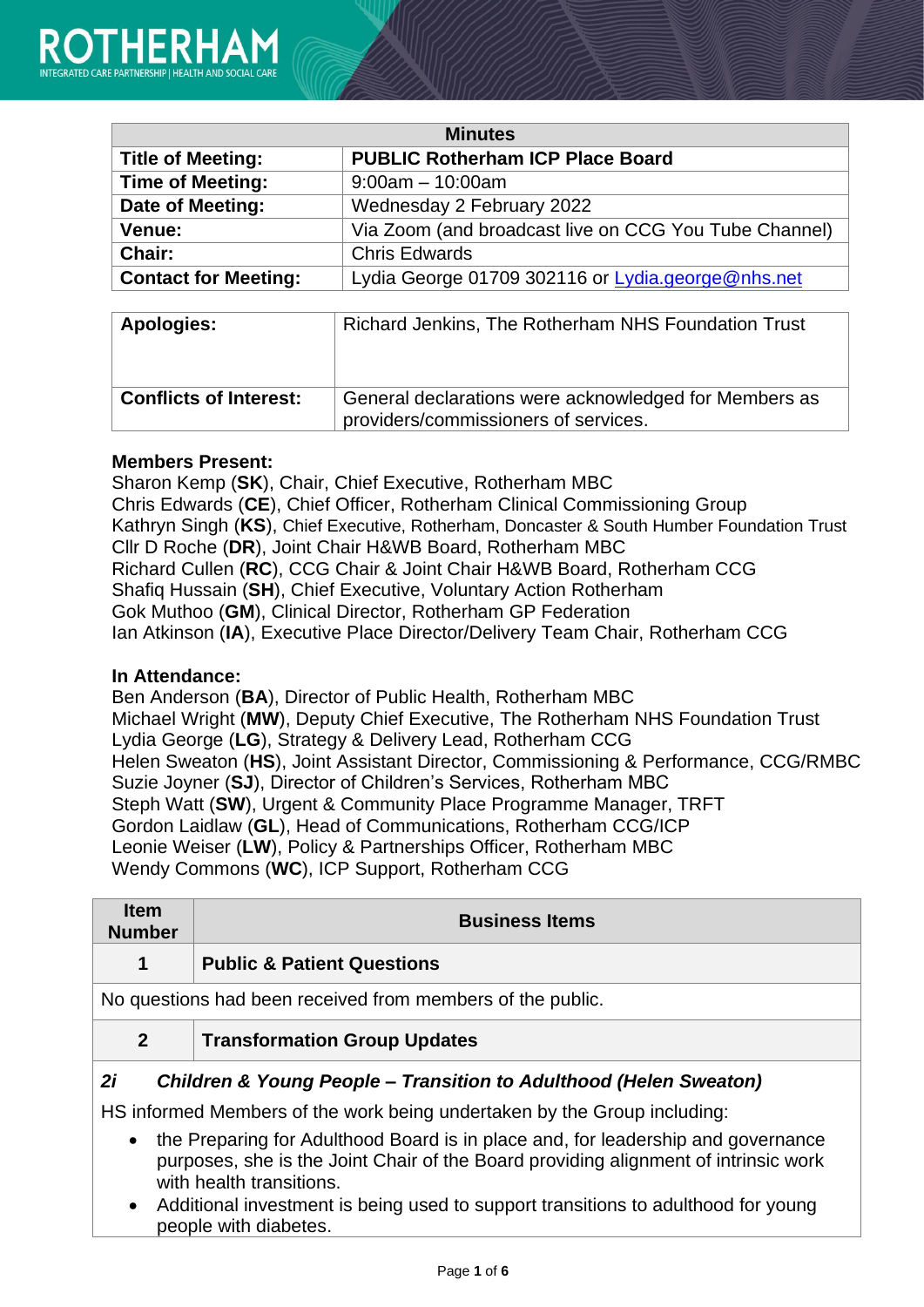- As part of the recovery and reset agenda, Education Health and Care Plans (EHCPs) are being reviewed as a key priority ahead of post 16 transitions
- RMBC's Assistant Director of Adult Care and the Rotherham ICP Workforce Lead have joined the membership of the Employment & Skills Board and are already making a difference.
- The CCG and TRFT have also committed to additional designated clinical officer resource to support the preparing for adulthood work.

In terms of the Group's worries, the recent joint SEND inspection has identified areas for development:

- Preparation for adulthood was identified by parents and carers in the area's evaluation of effectiveness as a serious weakness. At age 18, support ceases for families and many don't know who to turn to for help and support.
- The valuable information that is included in the SEND offer is under-utilised and is creating a barrier, particularly for those preparing for adulthood, to prepare themselves sufficiently.
- The impact of the pandemic had resulted in reduced capacity for developmental work however this appears to be changing now
- There are now several overlapping priorities across the Integrated Care System, the Local Area SEND Inspection Written Statement of Action and Place Board. Robust work will be important across Place to ensure improvement work is cohesive across the key strands.

In line with requirements, a Written Statement of Action had been produced and submitted to explain how the significant areas of weakness will be tackled. These include the C&YP preparation for and transition to adulthood and are around:

- ensuring sufficient resources to deliver priorities by aligning the Preparing for Adulthood (PfA) Board's action plan with the PfA priorities in the written statement of actions
- The Preparing for Adulthood Board overseeing the PfA elements in the written statement of actions and holding accountability for this area of SEND improvement
- The PfA Board overseeing the transition to adulthood elements within the Place Plan to support a place-based approach

In order for Place Board (and the SEND Executive Group) to hold accountability for delivery of these priority actions for SEND improvement, the following approach was proposed:

- 1. Agree a joint multi-agency standards and quality assurance framework for transition for young people with SEND in line with NTDi minimum standards
- 2. Co-produce with health providers good practice guidance for protocols of effective transitions
- 3. Produce transition pathways for Rotherham's Preparing for Adulthood Cohort for four prioritised Health Services
- 4. Encourage attendance of health staff who write Education, Health and Care Plans and contribute advice following Education Health and Care statutory assessments on NTDi training.

It was noted that there is also one action outstanding in the Place Plan, in association to the development of pathways. Place Board were asked to support the above additions to Group's priorities.

For assurance and oversight, it was agreed that it would be helpful for Place Board to see the RAG rating of the SEND plan to give an understanding of how the recommendations are being practically implemented in readiness for re-inspection and to aid with Members with support and challenge.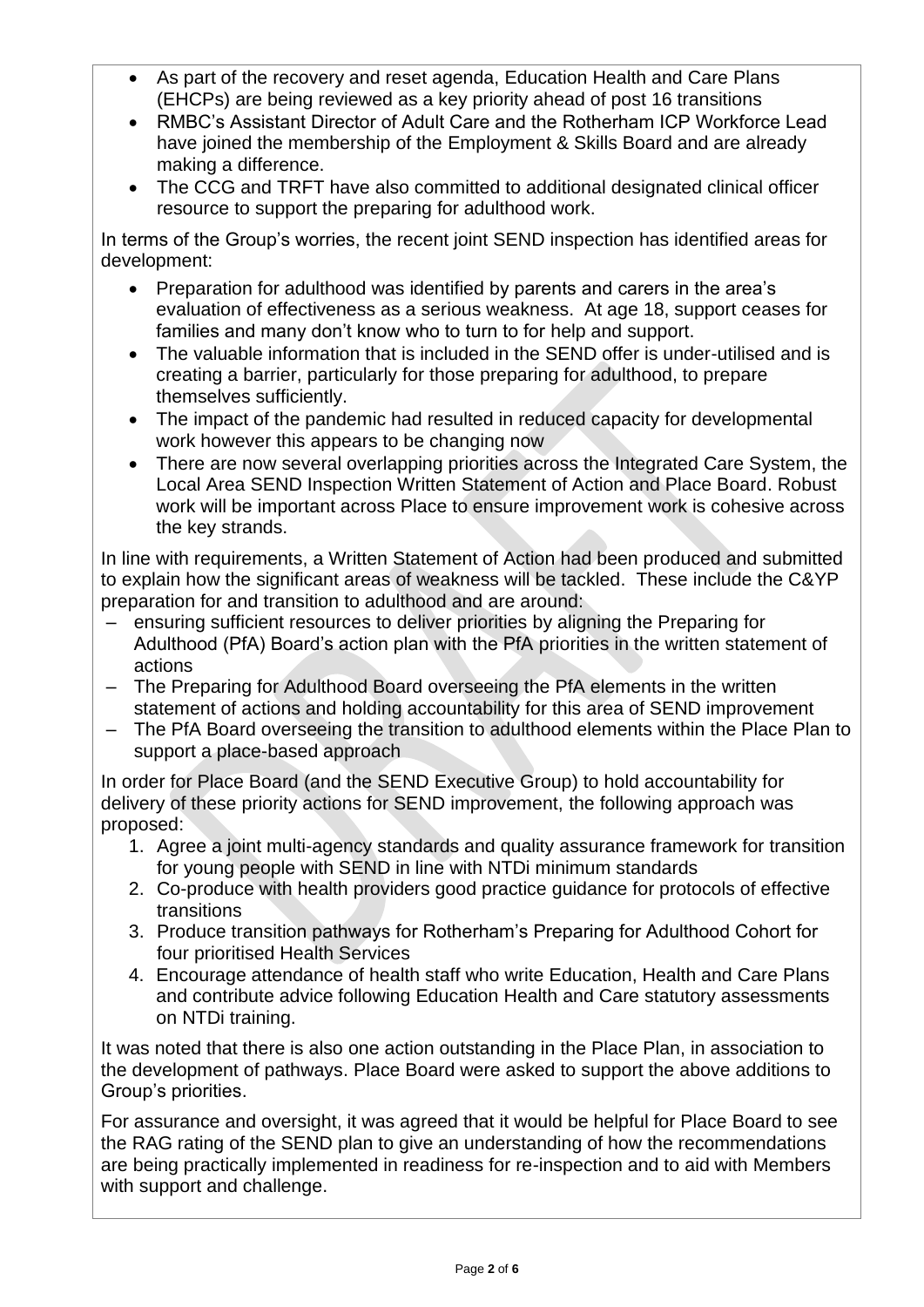SJ advised that the intention is to bring the full Written Statement of Actions from the Joint SEND inspection, (not just those relating to PfA) to a future Place Board to give a complete overview.

# *Action: SJ*

HS advised that, 3 of the 4 actions in the current priorities relating to PfA have been completed and Members will be updated on progress in the next quarterly performance report to Place Board in June.

Place Board approved the approach being taken to align the SEND written statement of actions with the priorities in the Place Plan.

# *2ii Mental Health, Learning Disability & Neurodevelopmental – Mental Health Crisis & Liaison (Ian Atkinson)*

IA advised that today's presentation focuses mainly on the community element, but he reminded Members of work done in the acute liaison and crisis service, particularly at the start of the hospital pathway which assisted greatly during the pandemic and is now seen as good practice across the region. He went on to highlight progress with community crisis and liaison services:

- − A digital mental health support service launched in November 2021 and has received positive feedback. It is for children and young people and adults up to 25 years old.
- − A digital 24/7 online mental health platform for those 18+ has been commissioned and will go live this month to provide a good resource for people to access information at their point of need.
- − Voluntary Action Rotherham has provided significant and welcome support recently to manage grants to target vulnerable individuals and small grants providers in a community setting. These will not only make the voluntary sector more resilient but also support those hard to reach during mental health issues and crisis. There have been 39 small grant applications in the first round.
- − One of our gaps was identifying safe places for people in crisis to go. An alternative new model called 'safe space' will go live in February 2022.
- − The Listening Ear Bereavement Service is due to end in June. The pathway is currently being reviewed.
- − The section 12 solution app has been rolled out, across the South Yorkshire footprint following the positive pilot evaluation.

Some of the areas the Group are worried about are:

- − further demand on services
- − the availability of section 12 doctors to undertake assessments
- − workforce recruitment and retention challenges
- − continue pathways work with TRFT/RDaSH to realise the ambition for MH clinical support into the Care Co-ordination Centre (CCC) out of hours service
- − ensure that the impact of pathway reviews with partners is managed accordingly

Next steps for the Group include:

- − mobilising 'Safe Space' and the ICS online digital platform
- − continuing the rollout of the small grant schemes and evaluating the effect they have on communities
- − scoping for bereavement provision
- − continue implementing with partners the social care crisis pathway review
- − discussion on the future model of delivery for CCC crisis out of hours helpline
- − opportunities to enhance the psychological input into the Adult Mental Health Liaison service will continue to be discussed between TRFT & RDASH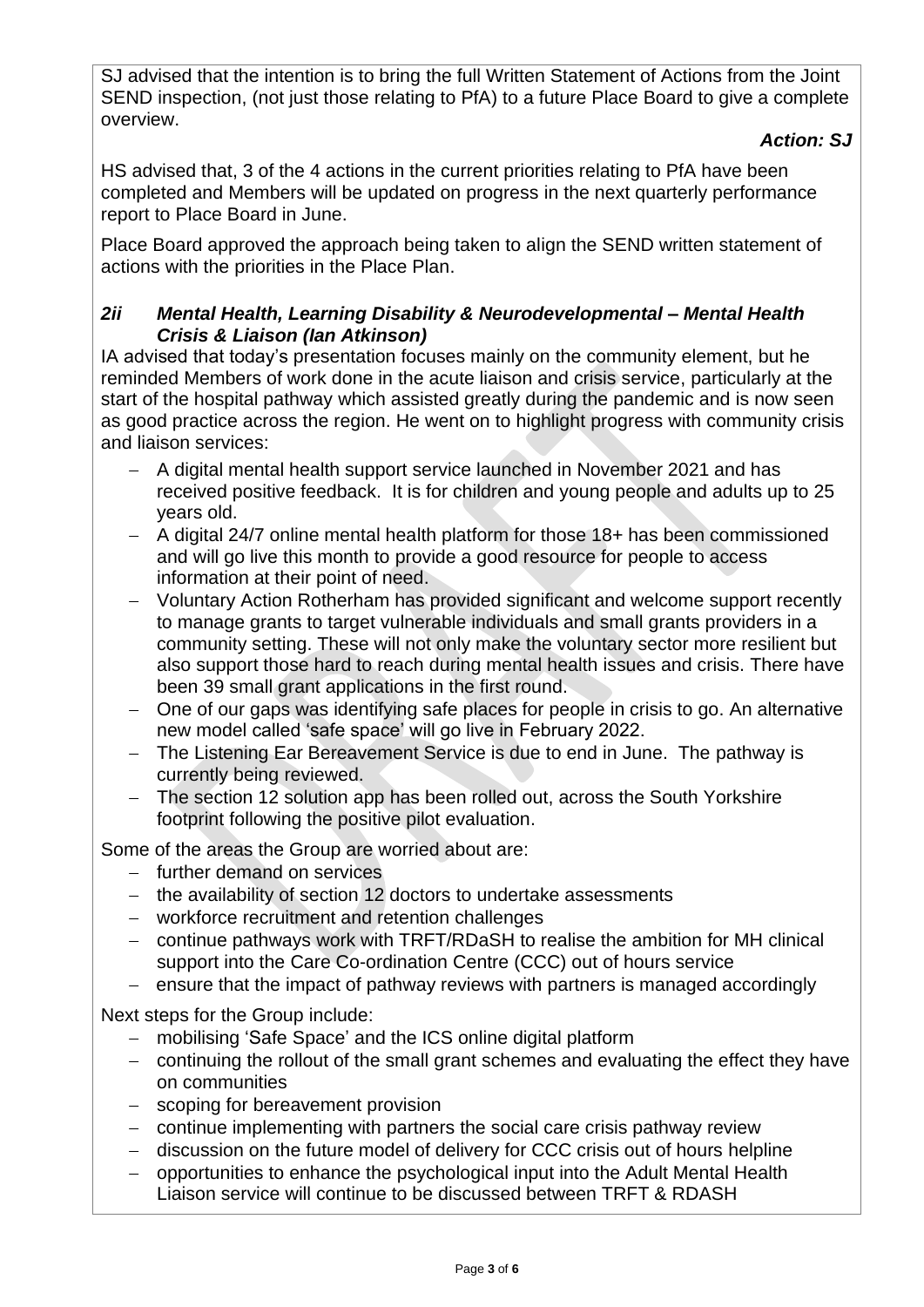Work will continue with South Yorkshire ICS partners on reviewing Section 12 doctor provision across the ICS, enhance the mental health support within Yorkshire Ambulance Service and develop and align the Section 136 service across the ICS.

KS reiterated the issue relating to the availability of Section12 doctors and how that supports the operation of the Section 136 suite which is a pivotal issue in the ability to deliver a smooth crisis pathway that is facing all CCGs and MH providers across country and affecting the ability to respond promptly and safely as Place when people are in need.

It was noted that concerns have been escalated into the South Yorkshire Mental Health Alliance who will be requesting that NHSE expands KPIs to show the impact across all sectors and help improve experience and benchmark activity to drive improvement. KS will continue discussions through the MH Alliance but should more traction be required, Place Board offered to support in writing.

Cllr Roche welcomed the small grant scheme which he said had been well received and brought in some excellent applications. He hoped that the scheme could be repeated and be expanded to include applicants from outside the Centre of Rotherham.

Dr Muthoo had a suggestion about the Section 12 doctors issue that would be picked up outside the meeting with IA/KS.

*Action: IA*

# *2iii Urgent & Community Care – Urgent Response (Steph Watt)*

SW informed Members of the new national mandate for community and urgent services to respond to referrals within 2 hours which is being introduced from April with a threshold to meet the standard of 70% from December 2022. The requirement is to have a MDT working across the whole borough from 8am-8pm, 7 days a week.

The good news is that Rotherham already has a service working 8am-8pm and the project is on track:

- − New ways of working have been developed and undertaken some system development work, staff training has taken place and the first service went live earlier in the week. It will be rolled out further in the coming weeks.
- The Directory of Services has been developed with NHS111 to ensure the correct algorithms are aligned to the right service and pathways.
- − Work is being undertaken with YAS to avoid conveyancing to hospital and support people at home
- − A capacity and demand tool been developed and is already being used to help make decisions with investment.

The Group is currently worried about:

- − to mitigate reputational risk, work is being undertaken to benchmark and compare data that will be used for the new national comparator
- − system pressures, despite these staff have undertaken training and have engaged with the new project and welcome the approach of supporting patients at home.
- − Recruiting to additional roles has proved difficult, particularly those that are nonsubstantive. In mitigation, some roles have been made substantive based on assumptions around vacancy factors and a recruitment strategy is being developed across health and social care across Place and the ICS.

The Group's next steps will include data cleansing, reviewing referral routes and a project developing an urgent community hub to enhance multi-disciplinary teams and cross organisational working.

BA enquired about how we will monitor for inequalities to ensure we are investing in the right support to those who are isolated at home. SW assured that initially it will be part of national dashboard, however we are running some shadow reports and local dashboards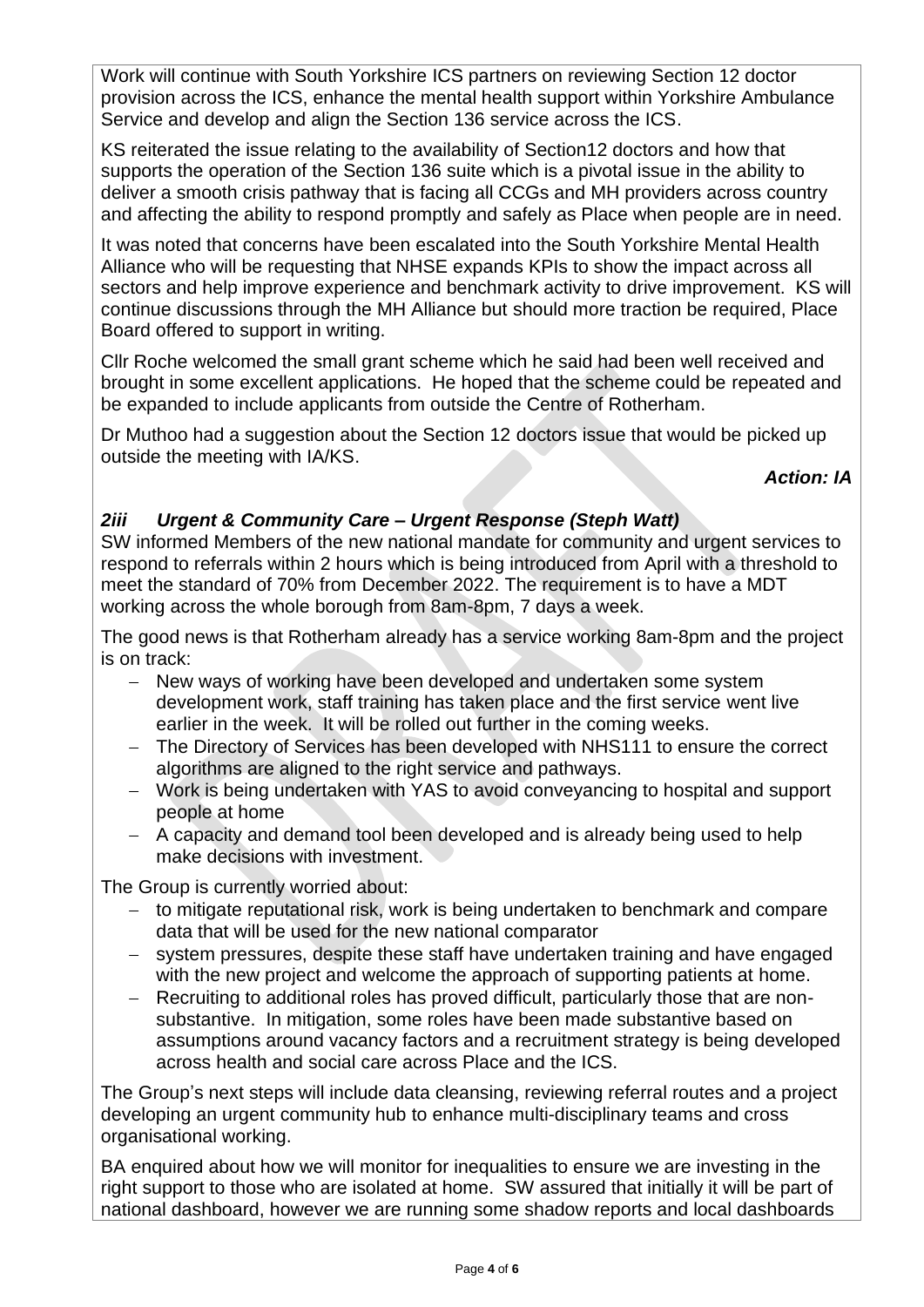being developed linking into the work of the Prevention & Health Inequalities enabling group to collate tailored local and national data.

The Chair asked that Place Board thanks be passed on to all the teams involved, particularly for continuing to prioritise this important work throughout the recent challenges.

# **3 Enabling Groups – Prevention & Health Inequalities**

BA reported that the Group's work is starting to gather momentum and has made good progress with a draft strategy and an action plan now in place containing six priorities ie:

- 1. Strengthen our understanding of health inequalities
- 2. Harness partners' collective roles as anchor institutions
- 3. Develop the healthy lifestyles prevention pathway
- 4. Support the prevention and early diagnosis of chronic conditions
- 5. Tackle clinical variation and promote equity of access and care
- 6. Advocate for prevention across the system

To take forward the population health management aspects of the strategy a sub-group has also been established. Named Executive leads for health inequalities have been confirmed to ensure wider partnership input and leadership.

The Group is worried about:

- − the breadth of the anchor institution agenda. It will be necessary to determine the focus and how to take it forward. Currently the procurement group is looking at anchor institutions and social values but other parts on the agenda will require further maturing
- − As the ICS develops it will be necessary to align Place level activity with ICS and national priorities and find a balance to keep Rotherham at the forefront whilst contributing to wider priorities.
- − Further engagement is required with the PCN and primary care colleagues recognising the important role in clinical variation and pathway work.

The next steps will be:

- − to sign off action plan in February
- − developing an outcomes framework and dashboard with clear targets and ambitions
- − Hold a workshop in March with a focus on the anchor institution role
- − Maintain dialogue with the ICS around alignment of priorities
- − Engage with PCN Clinical Directors and other stakeholder

Members welcomed traction on this newer area of Place work.

MW explained that he is the Lead Director for Health Inequalities at TRFT where there is a task and finish group chaired by one of the Trust's Non-Executive Directors and BA is a member of the Group. A project has been set up to focus on anchor institutions and work is underway gathering data. Once the work is concluded MW, will be happy to feedback on the outcomes at a future meeting.

SK thanked MW for the offer that it would be helpful to hear the outcome to share the learning across Place.

### **4 Place Plan Priorities – Quarter 2 Update**

IA reminded Members that as in the past it had been the intention to provide quarterly updates on all priorities in the Place Plan, however this had been impacted by the pandemic, hence the reason why the Quarter 2 position is being reported.

He went on to highlight a few areas by exception; Although the children's neurodevelopmental (autism) pathway is rated 'red', investment and service re-design has